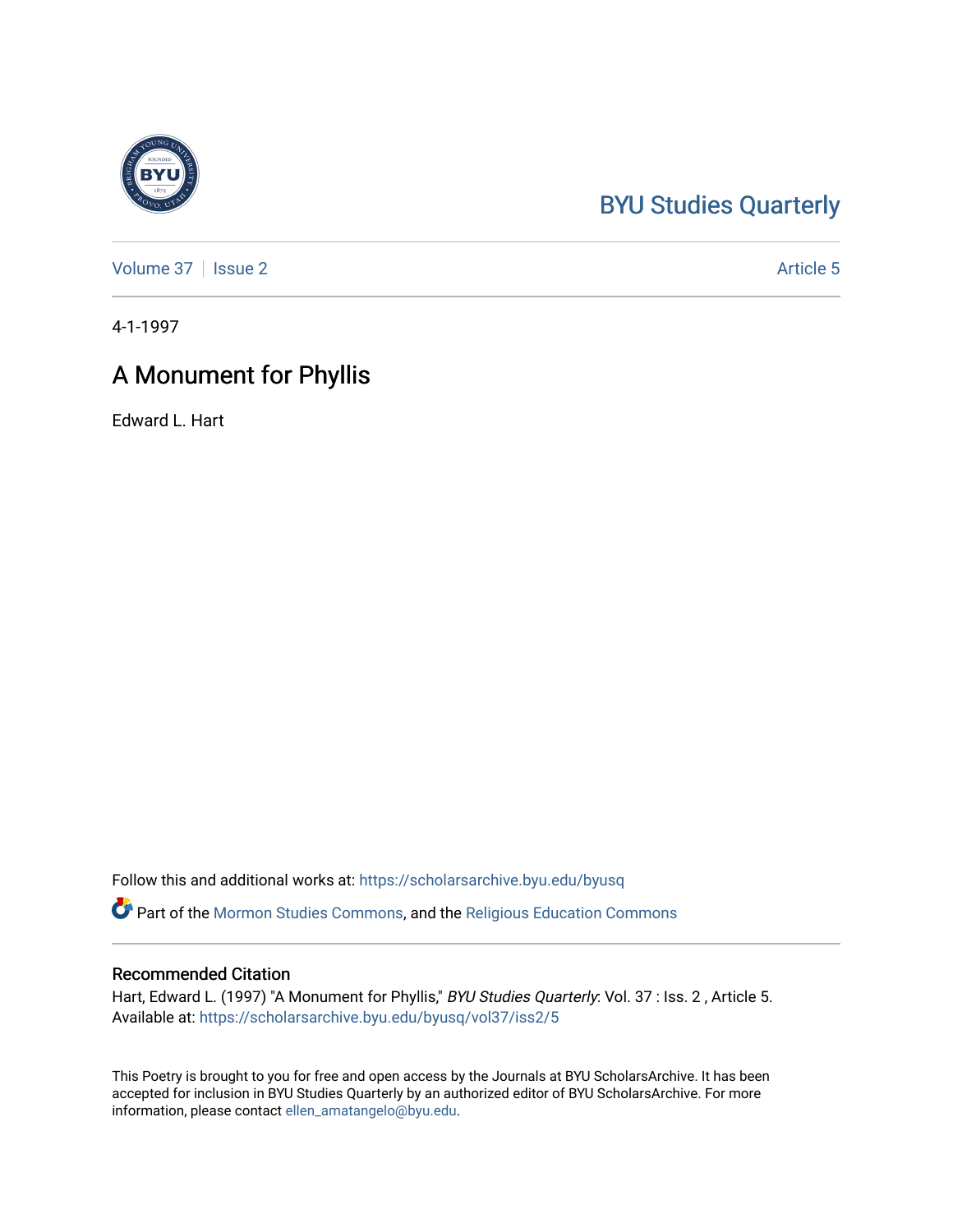## A Monument for Phyllis

I didn't know her, really, since I was just a kid— Old enough to read though, and look up What *statutory* meant when I saw in the paper That her baby's father had been sent to jail. He was married and had kids, and Phyllis, maybe, Was thirteen—anyway old enough to have a baby. She died in childbirth, but the baby lived, Adopted by her married brother. I saw him Come and talk to my father alone in the front room: Everybody in town with a problem talked to my father. Our town was small, five hundred at most, At the mouth of a canyon through foothills to higher Peaks. But you couldn't see them from town—only The plain gray slope of sagebrush leading To a grove of aspen that sat like a saddle on the spine Of the swaybacked hill. And sage is gray, mostly. She lived up the hill, not far up, but enough Not to be close to other kids her age. I'm guessing now, but can't help thinking How it must have been, a girl turning into a woman, And yearning for night to come when, eyes shut, She could see the barn turn into a ballroom As one of the first radios in town played tunes From a dance band at Coconut Grove or someplace, Drifting softly from the house across the way.